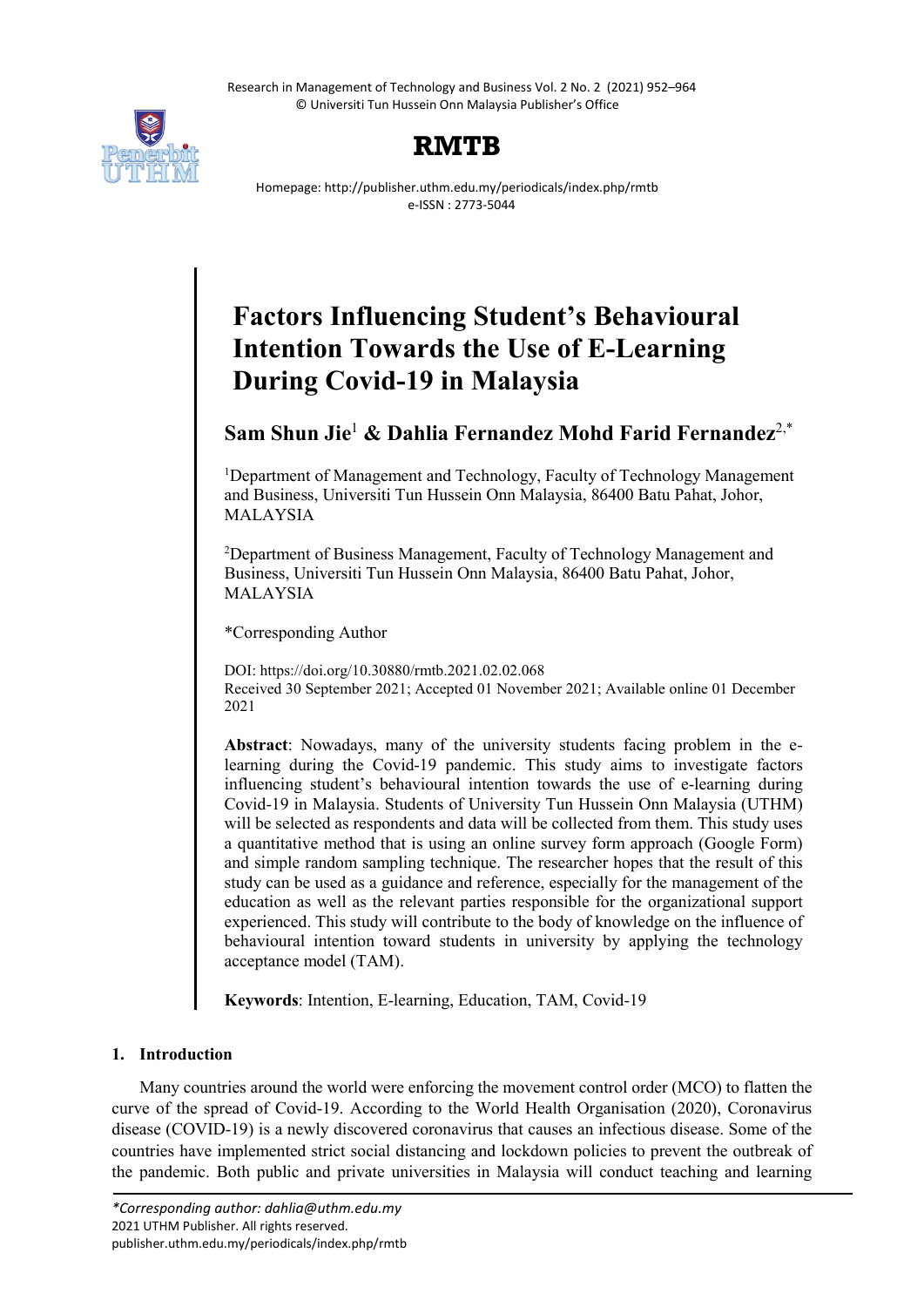activities through e-learning. E-learning offers a versatile learning environment for those who are unable to enter traditional classes due to a variety of factors. The performance of university students such as student competencies, skill, user satisfaction, and behavioural intentions all improve as a result of e-learning (Al-Rahmi *et al.*, 2018; Mohammadi, 2015).

According to UNESCO (2020), university and school closures have several negative effects on students, including disrupted learning, which deprives students and youth of opportunities for growth and development. Some students complained that e-learning was too difficult for them because they had never used it before (Coman *et al.*, 2020). Some of them expressed dissatisfaction with the facilities and resources available (Katherine, 2020).

This study also will add some information related to that directly or indirectly influence their behavioural intention towards the use of e-learning and the technology acceptance model (TAM). Nevertheless, there is lack of the investigation on the factors influencing student behavioural intention towards e-learning usage during Covid-19 in Malaysia and this type of research is less conducted. Therefore, based on the problem that stated above, this study will focus on the factors influencing student behavioural intention towards e-learning usage during Covid-19 in Malaysia.

## 1.1 Research Background

During the Covid-19 pandemic, Malaysia's entire education system must move to e-learning. Due to the Covid-19 pandemic, educational institutions such as universities are being forced to transition quickly to distance and e-learning. Universities all over the world have been forced to introduce elearning as a result of Covid-19. Therefore, with easy access to internet connectivity of e-learning, elearning systems will solve the educational problems that influence by the pandemic. The e-learning system has several excellent features that will be useful in the event of a pandemic. It may be more realistic to use this device at that time. For example, students can participate or join in a learning activity with lecturers from their homes using an e-learning system. In addition, students can connect to mobile networks or local wireless networks, they can easily download learning material to their mobile devices (Caballé *et al.*, 2010).

Furthermore, providing and using e-learning materials in an e-learning environment has become a challenge for many universities during the Covid-19 pandemic. Due to its accessibility anywhere and at any time (Rayens & Ellis, 2018), low cost (Sander Tamm, 2020), ease of use (Caballé *et al.*, 2010), and interactive nature (Roy *et al.*, 2005), the e-learning framework is a valuable source of knowledge. Despite many advantages of e-learning, there are also have limitations. The use of video conferencing for e-learning consumes a lot of data on the internet. Students expressed their dissatisfaction with this due to the high cost of data packages (Coman *et al.*, 2020). Hence, since some students live in rural areas where enough signals are not accessible, the efficacy of video conferencing is limited. Presentations of the student were often disrupted by signals and the inability to use video conference software (Coman *et al.*, 2020).

This study investigates the factors influencing student's behavioural intention towards the use of elearning during Covid-19 in Malaysia by using Technology Acceptance Model (TAM). TAM is included in this study because it is important to the Perceived Usefulness (PU) factor for university students, which believe that by using a computer system would link them to a local database or the Internet. Another factor of the theory that is applicable to the study is perceived ease-of-use (PEOU). Student's ability to adapt and use electronic technology would facilitate their use of e-learning, making learning easier for them and impacting their academic activities during the pandemic. In conclusion, research on e-learning implementation in developing countries and different subject areas is still limited.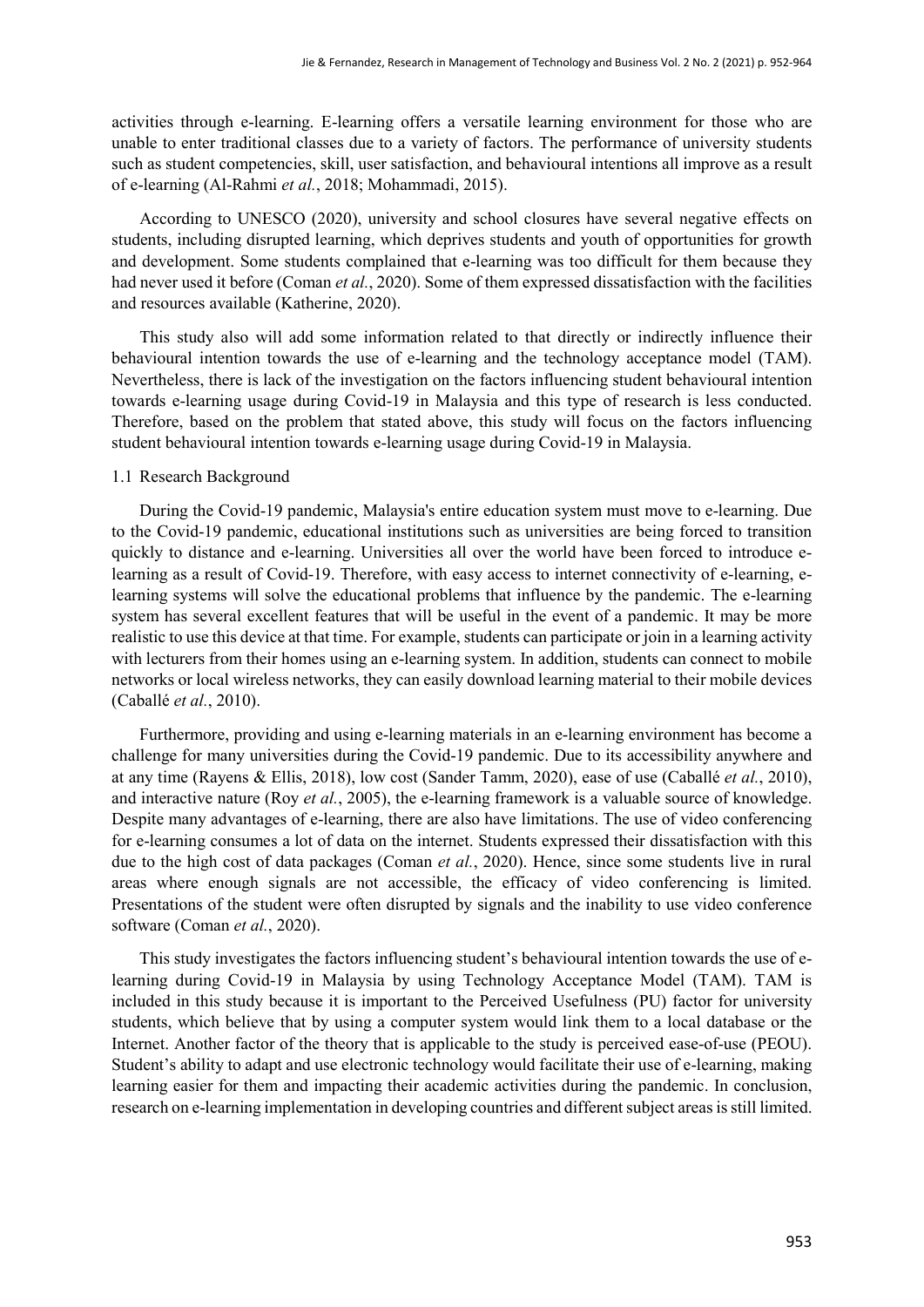#### 1.2 Problem Statements

During the Covid-19 pandemic, the educators facing a big obstacle in impart knowledge to their student, it may force to switch the traditional mode of teaching to the online mode, where we can realize that e-learning becomes the first step towards to the global education system. Besides that, investigating e-learning adoption will help universities better understand their student's needs, resulting in an effective e-learning system (Alksasbeh *et al.*, 2019; El-Masri & Tarhini, 2017).

Due to the prevalence of e-learning, e-learning implementation is still limited in Malaysia and students did not able to have internet access or technology device find it difficult to engage in e-learning (Cathy, 2020). Nonetheless, many students are stressed and anxious because the psychological problems make it difficult for them to adjust from traditional learning to e-learning (Akhtarul Islam *et al.*, 2020). It is a huge effect on everyone during the pandemic Covid-19.

In addition, when a student encounters a technological issue such as internet access while elearning. The most noticeable issue is a lack of internet connectivity, which still affects more than 40% of the global population (Douglas, 2020). There may be issues with high-speed Internet, a lack of data volume, or connectivity issues that are not immediately resolved. Despite the fact that internet penetration has increased by leaps and bounds in recent years, maintaining a stable connection with enough speed in smaller cities and towns remains a challenge. If students or teachers do not have daily access to the internet, they may experience a lack of continuity in their learning. The educational process is affected as a result of this. Some people may have all the requisite technology, but they fail to put it to use. This is not the case although e-learning seems to be a universal learning method. For example, not everybody has reliable internet connections or computers capable of supporting online streaming (Charlie, 2021).

Furthermore, students will easily be distracted by social media or others during the e-learning lesson (Winter *et al.*, 2010). It shows the problem of the student's inability to focus for a long period of time on the screen. As a result, the lecturer needs to made students focused on the lesson by online engaging and interactive. When doing e-learning need a high level of time management and self-motivation about the lesson, student must motivate themselves to work hard in class, take notes, and learn more (Frances & Rafferty, 2013). The time management needs to improve since students will develop poor posture and other physical issues like staying hunched in front of a screen for long periods and it will harm them for a long period. Due to the lack of human contact in their lives, many students and lecturers who eventually spend a significant amount of time online may begin to show signs of social isolation (Elmer *et al.*, 2020). The combination of social isolation and a lack of contact can lead to a variety of mental health problems, including increased stress, anxiety, and depressive mood (Akhtarul Islam *et al.*, 2020).

Therefore, based on the problem that stated above, this study will focus on the factors influencing student behavioural intention towards e-learning usage during Covid-19 in Malaysia.

#### 1.3 Research Question

(i) What are the factors influencing student's behavioural intention towards the use of e-learning during Covid-19 in Malaysia?

## 1.4 Research Objective

(i) To investigate factors influencing student's behavioural intention towards the use of e-learning during Covid-19 in Malaysia.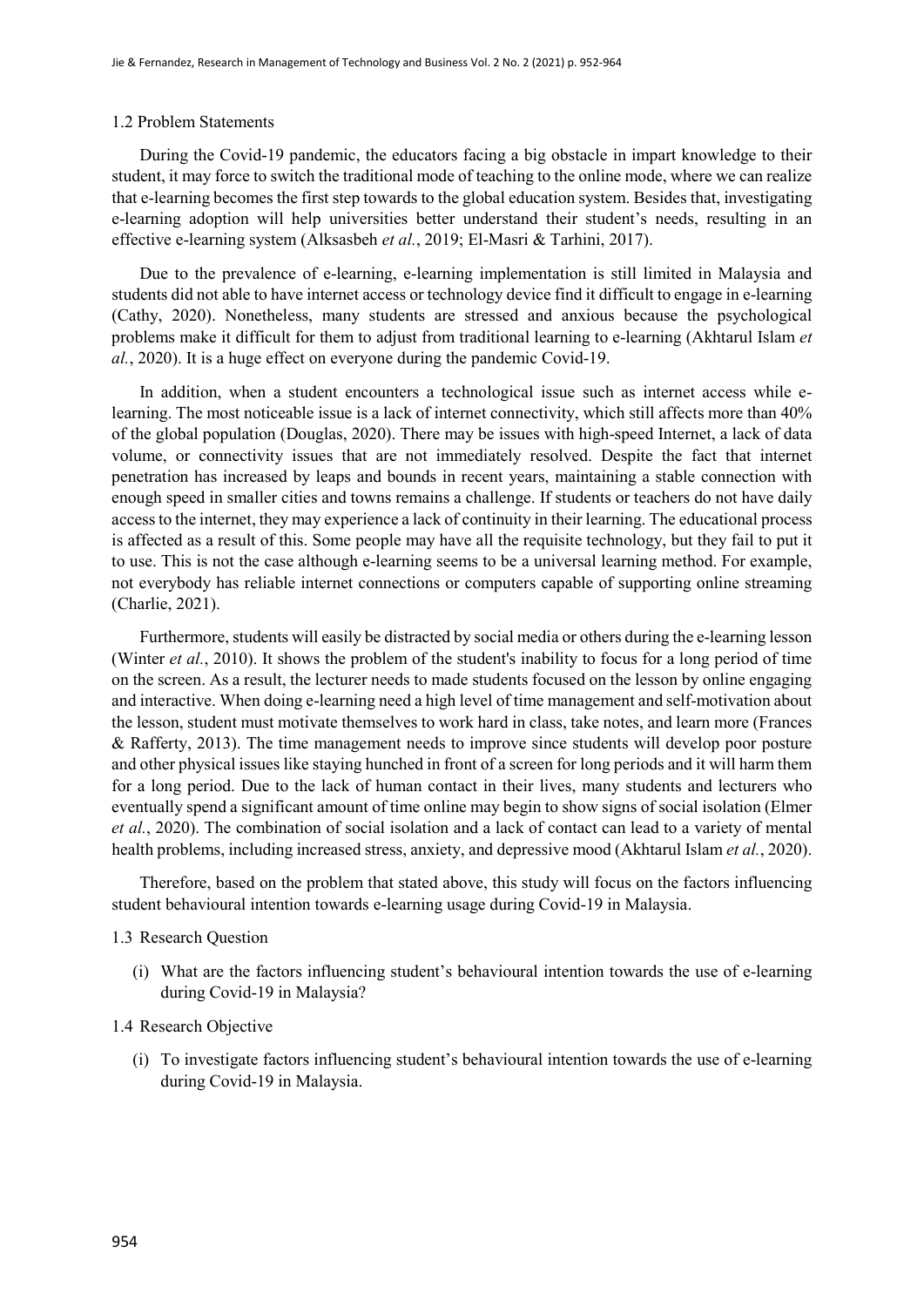## 1.5 Scope of the Study

This research will use an online survey to collect the data with more respondents to create an accurate result. The survey instrument will be distributed through an online survey application to university students in Malaysia as the target population in order to get more accurate information from them. Students of University Tun Hussein Onn Malaysia will be selected as respondents and data will be collected from all faculty. There are six faculties such as Faculty of Electrical & Electronic Engineering (FKEE), Faculty of Mechanical & Manufacturing Engineering (FKMP), Faculty of Technology Management & Business (FPTP), Faculty of Technical & Vocational Education (FPTV), Faculty of Information Technology & Multimedia (FSKTM), and Faculty of Civil & Environmental Engineering (FKAAS). Purposive sampling was chosen because the university was the only location where the questionnaires could be administered.

## 1.6 Significance of the Study

This research is carrying out to gain understanding the factors influencing student's behavioural intention towards e-learning usage during Covid-19 in Malaysia. This study will contribute to the body of knowledge on the influence of behavioural intention toward students in university by applying the TAM.

According to the original TAM, the user's attitude (the positive or negative feeling a person has about executing the purpose behaviour) is determined by the device's perceived usefulness and ease of use (Davis, 1989). Besides that, perceived ease of use has a strong effect on perceived usefulness. The user's attitude toward using the system and the user's perceived usefulness decide the user's behavioural intention (the degree to which an individual has formulated deliberate plans to perform or not perform some defined future behaviour). Finally, the actual use of the device is determined by behavioural intention.

Thus, researcher may also consider the study to be carried out further after this study. In addition, students can improve the quality of study and performance. Besides, the findings of this study also expected to provide information for education organizations. The findings can help the educational institutions to plan what is needed in the future.

## **2. Literature Review**

The aim of this section is discussing the concept of e-learning and summarized the literature of review of the key points that related to the topic of study. Next, this section will also discuss the previous research in the field of e-learning with the aim of determining factors influence the desire to use elearning. It reviews the literature on the TAM perspective and how they are influencing the behavioural intention to e-learning. It reviews the literature on the TAM perspective and how they are influencing the behavioural intention to e-learning. Current differences are described to provide a framework for conducting this study. In the Malaysian context particularly, factors affecting behavioural intention towards e-learning usage during Covid-19 pandemic.

#### 2.1 E-learning

E-learning is a form of online learning that is focused on technical tuition and training. This style of learning immerses students in a simulated world where they can engage in a variety of activities. Investigation and audio-visual contact with several topics are among these practices. Furthermore, elearning allows students and teachers to communicate with one another. Educational and higher education institutions should make interactive e-learning courses more accessible so as to recognize significant improvements in e-learning practices (Amado-Salvatierra *et al.*, 2016).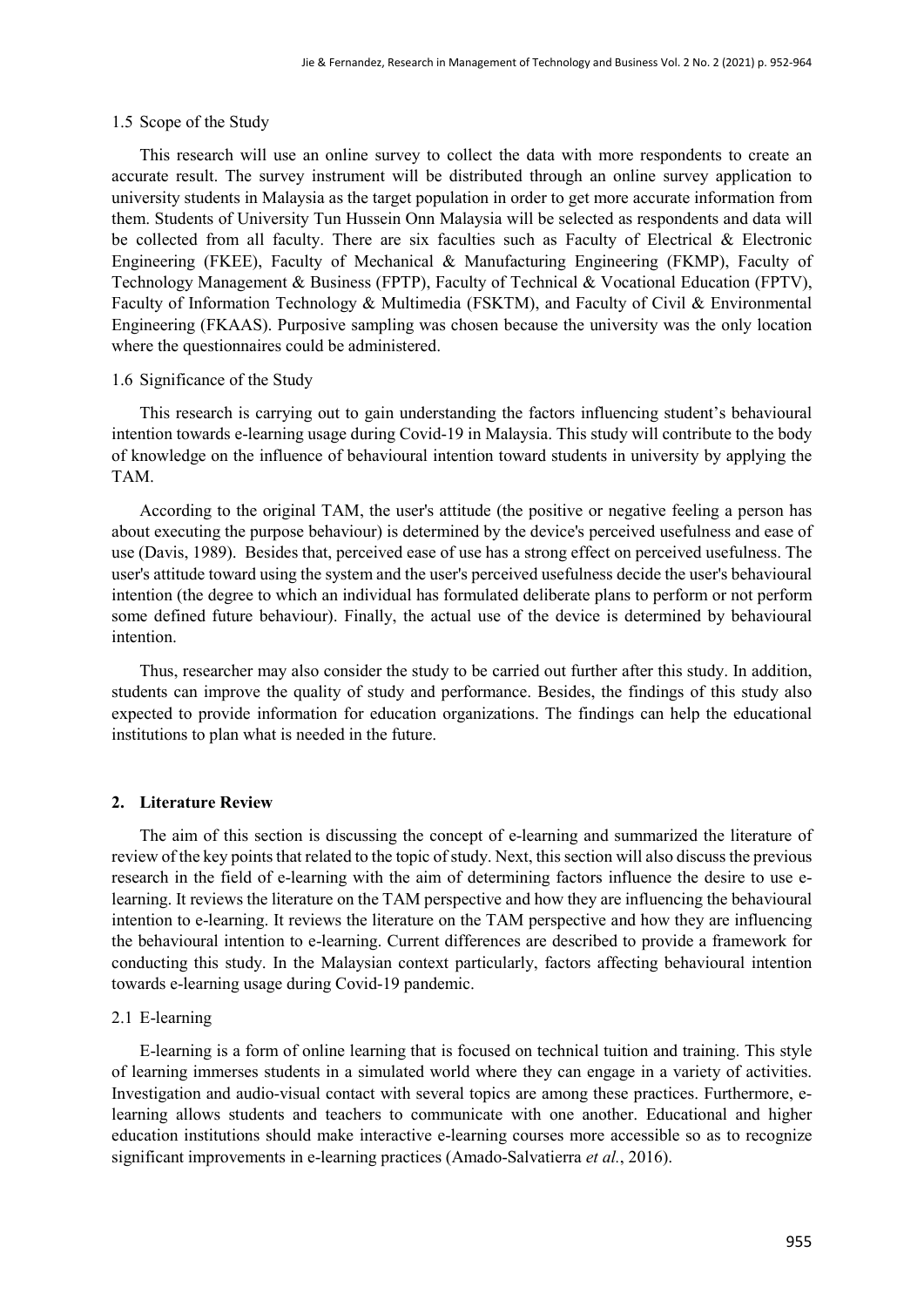The term e-learning system refers to the tools that students use to obtain content, usually assignments. Individual task interaction is based on e-learning materials. These assignments are necessary for end-user computing environments such as e-learning (Doll & Torkzadeh, 1988; Hsu & Chiu, 2004). It is critical that students concentrate on the content rather than the technique of delivery (Al-Rahmi *et al.*, 2015). Doll and Torkzadeh (1988) describe one of these viewpoints, claiming that the artefact is the centre of computer-oriented styles like e-learning, whereas the traditional technique focuses on the interaction between the individual and the activities. Other research has found that by incorporating technology into e-learning courses, some characteristics such as accessibility and interaction can be improved (Al-Rahmi *et al.*, 2018; Mayisela, 2013).

By switching from traditional lectures to e-learning, learners can gain access to a variety of advantages, including increased efficacy and quality of learning facilities due to improved communication with teachers and greater access to learning materials (Idris & Osman, 2016). The intention of students and positive attitudes toward e-learning play a significant role in the adoption of e-learning. For lecturers and students, e-learning has had a positive effect and has developed into an alternative learning method. When it comes to incorporating e-learning, proper planning is needed to ensure that the exercises are carried out effectively. Face-to-face meetings can be used to improve interaction, and e-learning experiences can be used to address questions that cannot be addressed by face-to-face meetings.

An Internet-enabled learning method is referred to as e-learning (Gunasekaran *et al.*, 2002). Students are becoming more independent in their relationships with teachers as a result of this form of learning, which has resulted in a dramatic shift from teacher-centred teaching to student-centred selfregulated learning (Schworm & Gruber, 2012). According to some reports, online courses have a higher dropout rate than face-to-face courses (Monahan *et al.*, 2008). E-learning needs to be adjusted for a variety of situations, and some methods have been used (Burgos *et al.*, 2007). E-learning has farreaching implications for both teachers and students. However, several studies have found no substantial variations in instructor success between online and face-to-face instruction in the case of trainers (Diaz & Entonado, 2009).

As conclusion, e-learning has become a significant instructional methodology in education in the Covid-19 pandemic. At the same time, online course retention remains high (Carr, 2000; Jun & Jun, 2005; Rochester & Pradel, 2008). Social interaction in online courses, especially between students and lecturer, may play an important role in student satisfaction (Espasa & Meneses, 2010; Mahle, 2011; Park & Choi, 2009) and persistence (Morris *et al.*, 2005; Tello, 2008). According to the study, expectations for different forms of online interactivity vary depending on the learner's level and type ( David *et al.*, 2011; Hollenbeck *et al.*, 2011; Tello, 2008). As a result, universities must take great care to build engaging learning environments that enable students, lecturers, and content to engage in relevant and detailed ways.

## 2.2 Covid-19 and technology use in education

In this pandemic, the technology sector which includes networking networks, online services, cloud services, artificial intelligence, and smart service platforms, has grown rapidly as the pandemic has reduced opportunities for offline communication (Kevin, 2020). Market demand for online education, online life facilities, and other ventures is at an all-time high. At the same time, "online" office work such as home office and remote office that are not restricted by geographical space, especially office software that can realize individual collaboration, will be the future development trend. After the beginning of lockdown in some nations, one of the largest content distribution companies has recorded 20–40 percent increase in internet traffic (Favale *et al.*, 2020).

In addition, the shape of improvement of the ICT sector, authorities initiatives, enhancements in E-Learning content, access of overseas players, growing quantity of colleges and company companies,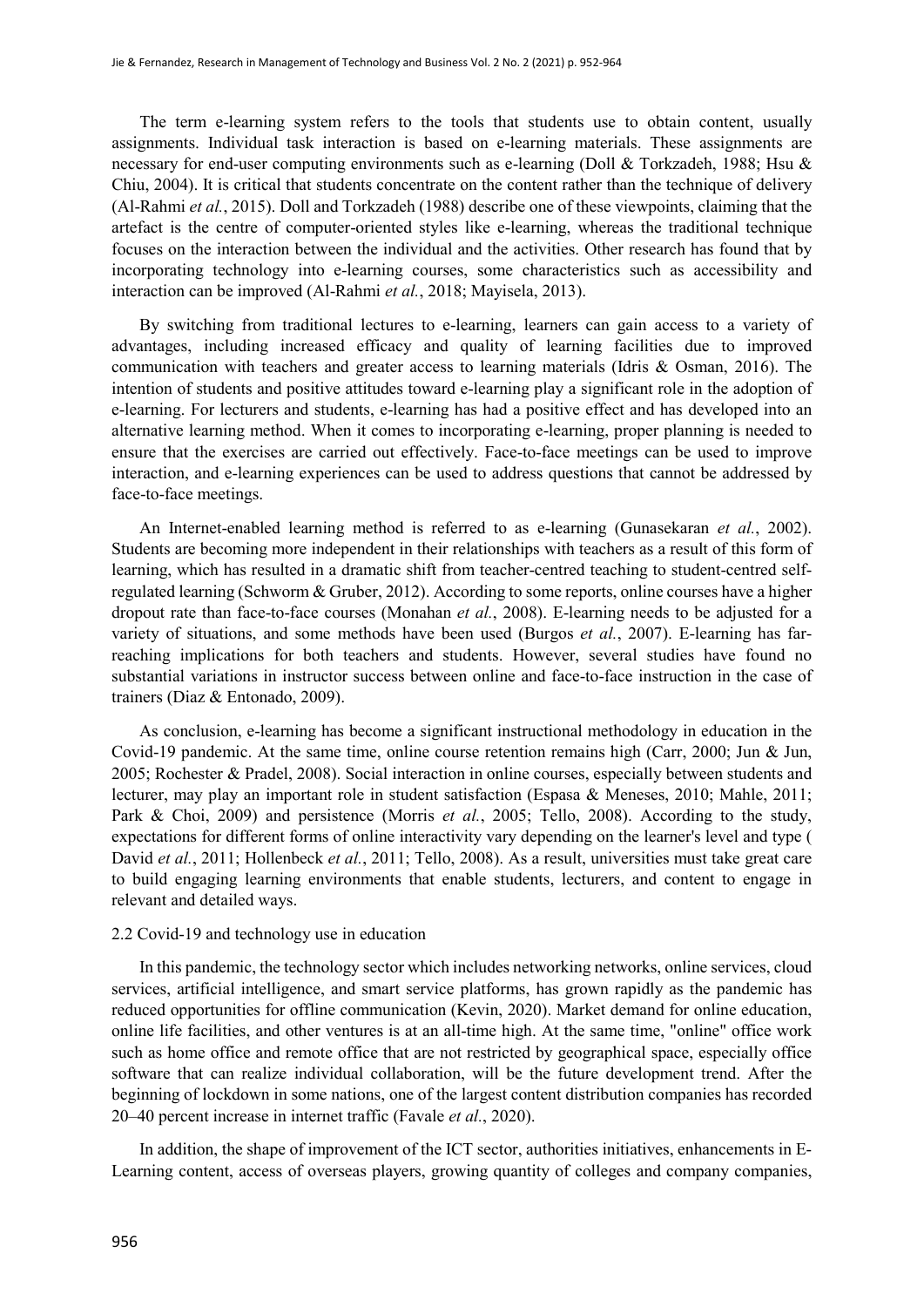and development in the Internet penetration charge will pressure the Malaysian E-mastering marketplace to reveal a fantastic future increase at a Compound annual growth rate (CAGR) of 16.1% in the subsequent five years (Jatin, 2019). Hence, many Malaysians are urbanized and well-educated with a 76 percent urbanization rate. As a result, there was a lot of internet use. Currently, 83 percent of Malaysians are online, with 81 percent of them using social media. In comparison to other Southeast Asian regions, Malaysian netizens spend a lot of time with media daily (Simon, 2020).

Furthermore, they are many types of the technology usage for the education. Further to different ancillary channels created with the aid of using institutions of better learning, including Google Classroom, Zoom meeting, and Webex, numerous present social media structures also can be used online, as university students are familiar with the application. For example, WhatsApp, Telegram, Facebook, Google Meet, Line, and Instagram.

According to Nicholson (2008), the emphasis of e-learning in university settings is on the development of metacognitive, reflective, and interactive learning skills. Furthermore, to optimize incidental learning and increase results, e-learning goes beyond planned subject learning to understand the importance of the unplanned and the learner's self-directedness.

In conclusion, educational institutions that are new to learning about these online forms will certainly encounter some obstacles. There are several most important limitations to enforcing elearning, which includes technology, individual, pedagogy, and allowing conditions (Ali *et al.*, 2018).

## 2.3 E-learning: TAM perspective

Davis produced the first TAM in 1989, and it has been updated many times since that day (Davis, 1989). The fundamental elements of TAM are people's reactions to technology, their behavioural intentions to use technology, and their actual use of technology (Davis, 1989). The TAM is a model that is often used to describe the relationship between current and potential use, as well as perceived usefulness (PE) and perceived ease of use (PEU). The perceived usefulness variable refers to whether a person feels that using a specific system would improve his or her job performance (Davis, 1989).

In contrast to PE and PEU, PEU refers to the degree to which an individual think that using a system would be free and easy to use and run. The TAM's theoretical foundation is the theory of rational action (TRA) (Ajzen & I, 1975), which is a model of human behaviour that proposes that human judgment arises from the extension of an attitude toward performing behaviour as a function of values and evaluations (Kiet *et al.*, 2014). People's attitudes toward intranets can affect their interaction with the system or their belief that it is convenient to use. The TAM contributed to a better understanding of how people use computers and information systems.

Davis *et al.* (1989), suggested the TAM to clarify IT user's behavioural intentions and actions when using technology. In the social science context, TAM has been the most commonly used and published model (Teo *et al.*, 2019). The TAM discovered that perceived usefulness and ease of use were the most significant predictors of a user's attitude or overall affect toward IT use. Perceived usefulness refers to how often a person feels that using a system will improve her efficiency, while perceived ease of use refers to whether effort it will take to use the system. The belief is that user attitude determines behavioural intention to use technology, which influences actual usage behaviour. The TAM was one of the first models to take psychological factors into consideration when predicting technology acceptance.

In conclusion, the TAM is likely the most common among these models in technology acceptance studies (McCoy *et al.*, 2007). Overall, the TAM has been empirically proven to accurately forecast around 40% of a system's use (Legris *et al.*, 2003).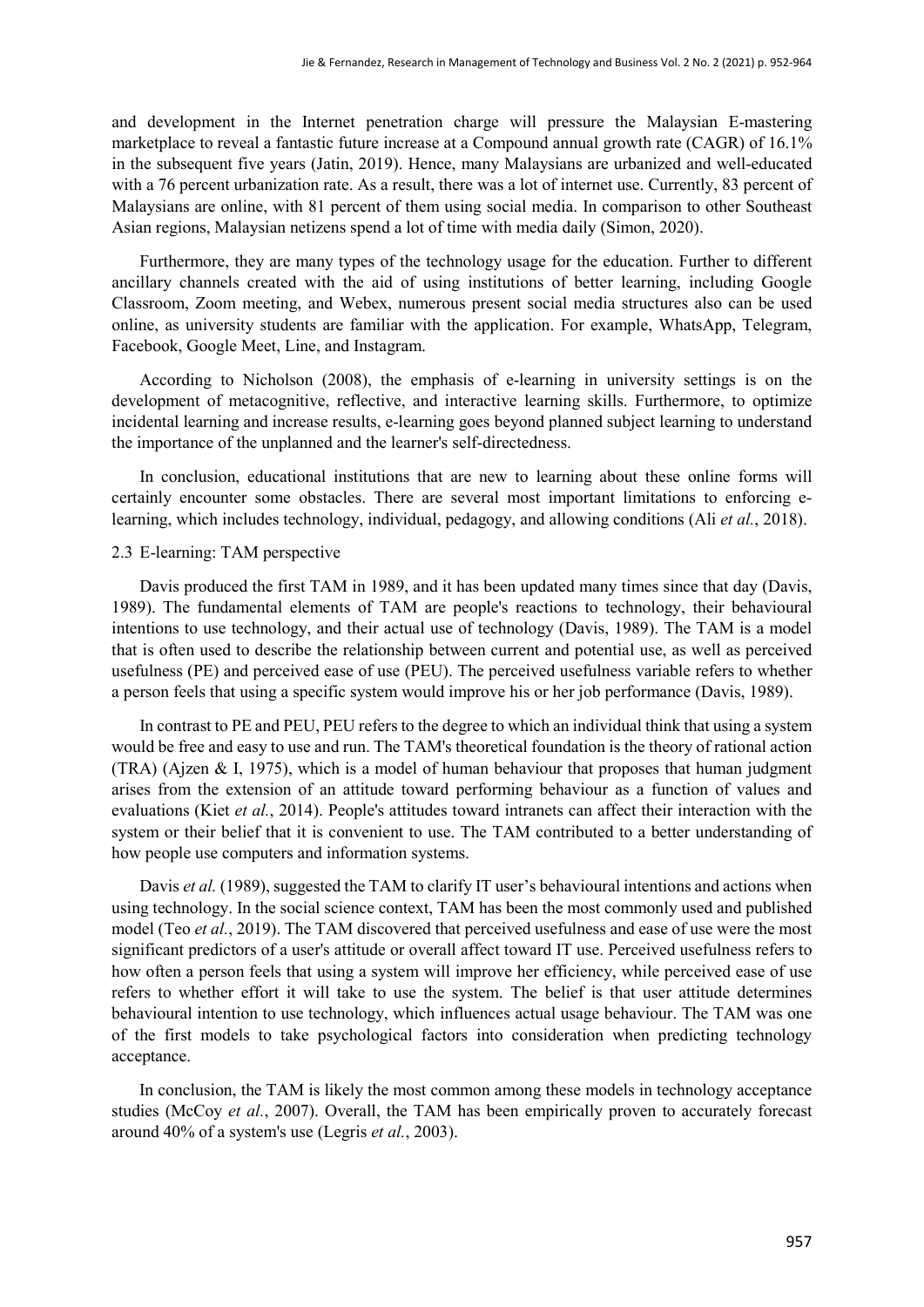#### *(a) Perceived usefulness (PU)*

Perceived usefulness is the extent to which a person believes that the use of a particular technology may enhance their professional effectiveness (Davis *et al.*, 1989). It was proposed that a person's decision to use or not use technology is affected by his or her perception of how much technology can improve job efficiency (Davis, 1989). This involves cutting down on the amount of time it takes to complete a task and increasing efficiency and accuracy.

According to Timothy Teo *et al.* (2011), perceived usefulness has a positive and direct impact on the behavioural intentions of pre-service students (Singaporean and Malaysian) to use technology. This means that if a student-teacher sees technology as a useful and practical way to function more efficiently, he or she would be more likely to use it. This involves reducing job completion time and increasing productivity and accuracy.

## *(b) Perceived ease of use (PEOU)*

Perceived ease of use is defined as the degree to which someone believes the system would be effortless to use (Davis, 1989). The effect of perceived ease of use on intention toward the use and behavioural purpose has been recorded in a variety of studies (Šumak *et al.*, 2011; Teo & Schaik, 2009; Teo *et al.*, 2011). Perceived ease of use is a major determinant of student teachers' behavioural intentions to use technology (Teo *et al.*, 2008).

E-learning self-efficacy was found to have an indirect effect on students' intentions through perceived ease of use (Adams *et al.*, 1992). Mungania and Reio (2005) discovered a relationship between dispositional barriers and self-efficacy in e-learning. They stated that educational practitioners should examine learner dispositions and look for approaches to increase e-learning self-efficacy. In this study, e-learning self-efficacy is defined as a person's confidence in accessing information and communicating with an instructor through an e-learning system, as well as the abilities required to use the system.

## *(c) Behavioural intention (BI)*

TAM claims that behavioural intention (BI) determines technology acceptance by defining the actual use of a given information system (Davis, 1989). Perceived usefulness has an impact on BI, while perceived ease of use has an indirect impact on BI. Perceived usefulness and perceived ease of use have a direct impact on behavioural intention, while perceived ease of use has a direct impact on perceived usefulness. According to the TAM, an individual's behavioural intention (BI) a system is determined by perceived usefulness (PU) and perceived ease of use (PEOU). Although numerous factors influence early technology acceptability, fundamental variables such as PEOU and PU have a greater impact on long-term adoption (Hu *et al.*, 1999). TAM assumes that a person's behavioural intention is established as a result of deliberate decision-making (Venkatesh *et al.*, 2003).

In addition, many information system usage behaviours are described by behavioural intention, which is created as a result of conscious decision-making processes. Perceived usefulness (PU) and perceived ease of use (PEOU) are two belief elements that influence a person's behaviour intentions (BI). System developers can better manage user's ideas about the system, and hence their behavioural intention and usage, by managing these two aspects.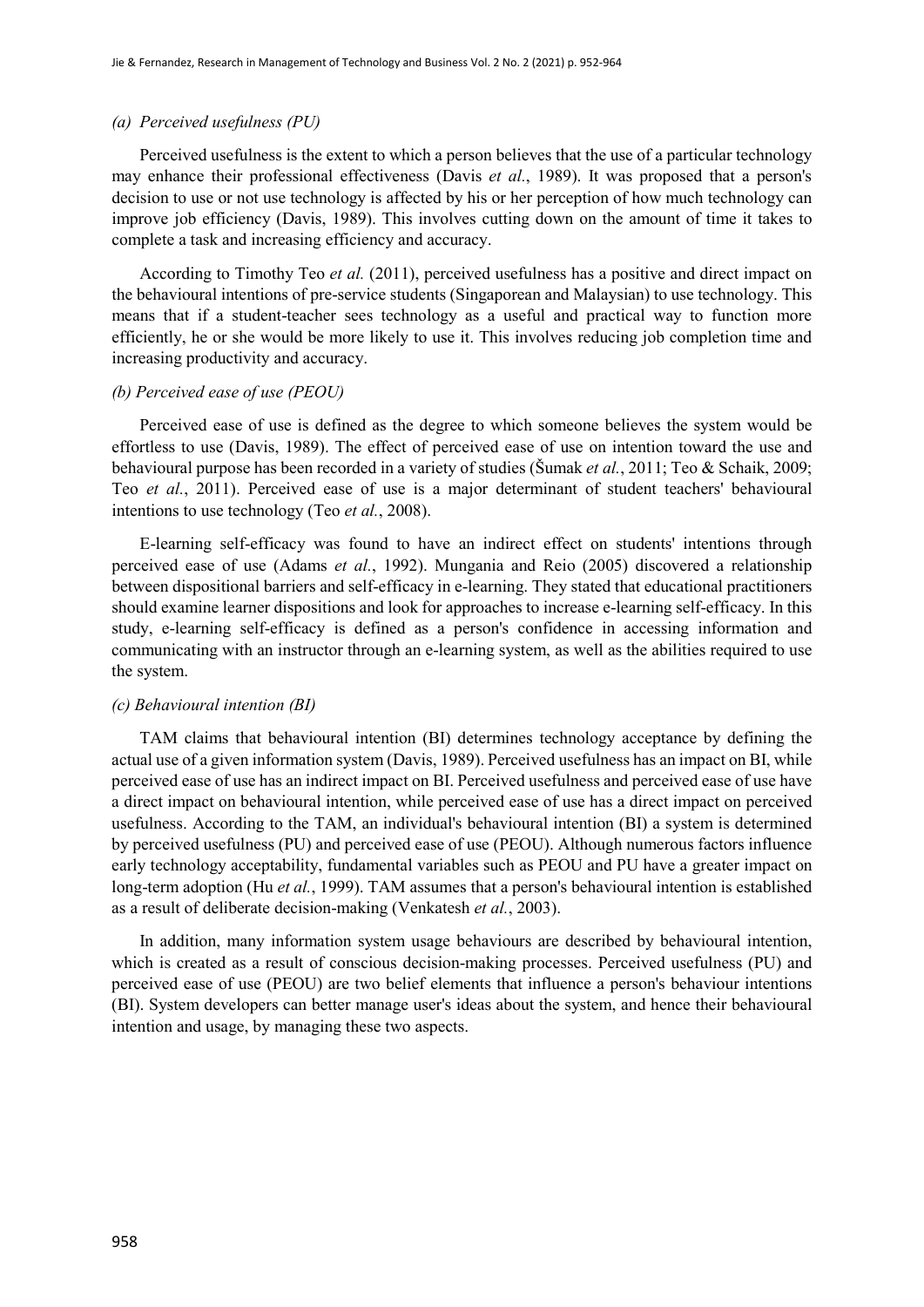## 2.4 Theoretical Framework



Figure 1: Conceptual framework

## 2.5 Hypothesis

| <b>Hypotheses</b>                                                                                                 | Independent Variable | Dependent Variable                   |
|-------------------------------------------------------------------------------------------------------------------|----------------------|--------------------------------------|
| H1: Perceived usefulness has a significant   PU<br>influence towards behavioural intention to<br>use e-learning.  |                      | BI                                   |
| H2: Perceived ease of use has a significant<br>influence towards behavioural intention to<br>use e-learning.      | <b>PEOU</b>          | BI                                   |
| H3: Student's behavioural intention has a<br>positive influence towards the use of e-<br>learning during Covid-19 | l BI                 | Use of e-learning during<br>Covid-19 |

H1: Perceived usefulness has a significant influence towards behavioural intention to use e-learning during Covid-19.

H2: Perceived ease of use has a significant influence towards behavioural intention to use e-learning during Covid-19.

H3: Student's behavioural intention has a positive influence towards the use of e-learning during Covid-19.

## **3. Research Methodology**

The research methodology used to accomplish the study goal is discussed in this section. The principle of research design, sampling plans for determining sample size, and data processing methods for conducting the study were all thoroughly explained. The methodology refers to the process of planning a well-organized analysis in order to obtain and analyse data in line with the appropriate suitability. It is a tool that is used to help and ensure that the study's results are real, right, and reliable. The types of survey methods used for research questions will be explained in this section.

## 3.1 Research Design

Research design is a set of method that used for controlling and analysing the variables specified in the research problem. Trochim (2006) indicated that research design is always together with the research project. A design is used to structure the research that show out how all-important part of the research project are work together in order to solve the research problem. The research design is providing the components and plan for the successfully conduct the study. Research design as a "backbone" of a research protocol.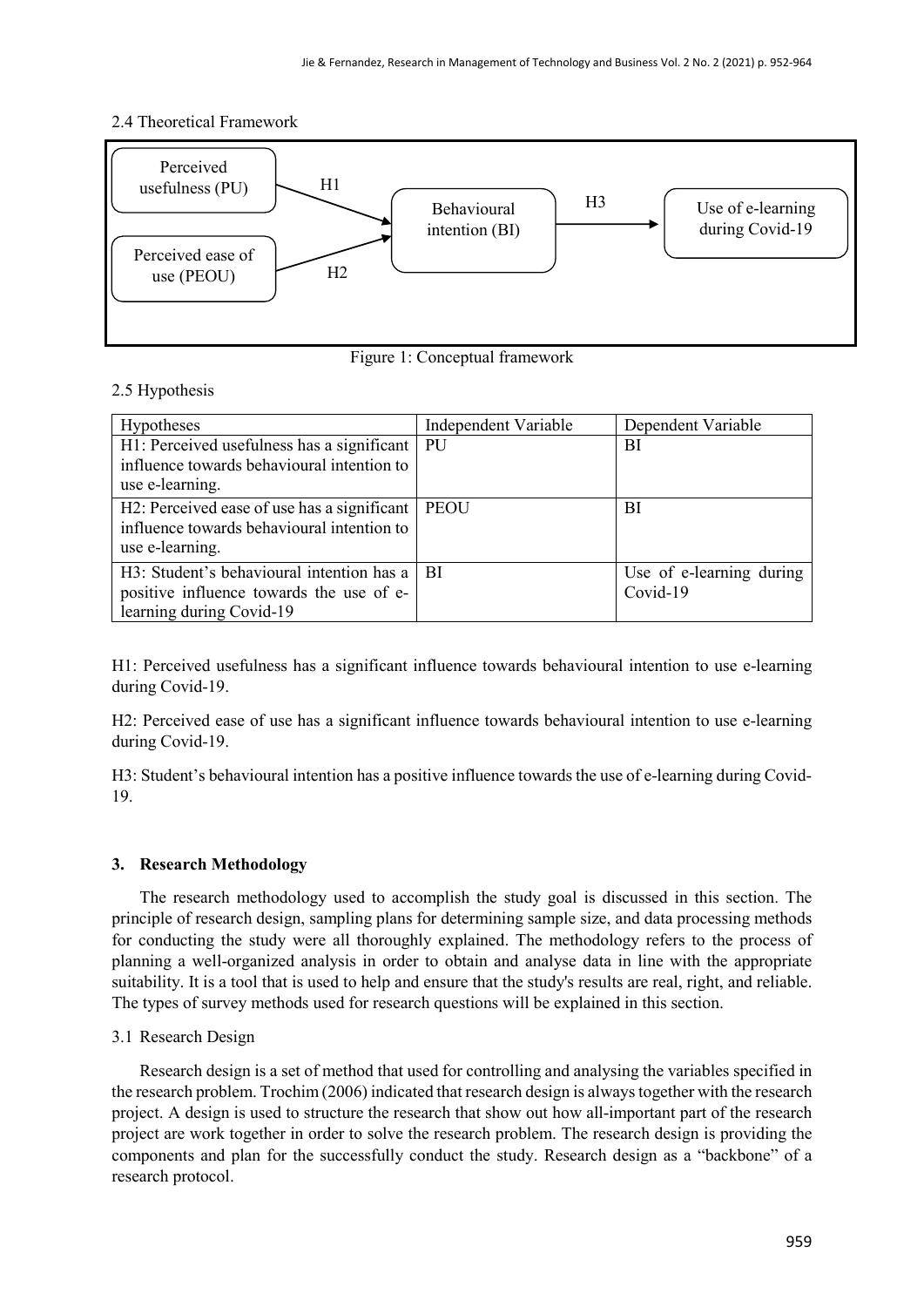A quantitative analysis design will be used in this report. Quantitative research design as a template provides the researchers to organize variables, select samples, and organize data collection, and selecting the appropriate analysis procedure. Quantitative research designs are used to investigate factors influencing student's behavioural intention towards the use of e-learning during Covid-19. For this study, the quantitative research design will be used to investigate factors influencing student's behavioural intention towards the use of e-learning during Covid-19 in Malaysia.

The method used in this study is using questionnaires for data collection. The questionnaire design will be distributed to the university students. Next, after data is collected from the participants, data analysis will proceed to get the result for proving this study research hypothesis. There are several steps involves in quantitative research which includes identify a problem, review the literature, specify a purpose, collect data, analyse and interpret data and followed by the last step which is to report and evaluates.

## 3.2 Population and sampling

Purposive sampling was chosen because the university was the only location where the questionnaires could be administered. The population of the study is the students from the university in Malaysia. Students of University Tun Hussein Onn Malaysia will be selected as respondents and data will be collected from all faculty members of the University Tun Hussein Onn Malaysia. This means that researchers observe a small portion of the population and generalize conclusions about the population reflected by the survey. For ease of comparison, Krejcie & Morgan (1970) with a table for estimating sample size for a given population will be used to measure sample size.

## 3.3 Research Instrument

The researchers used questionnaires to distribute to the participants in this study. There are two parts of the questionnaire. The respondent's background information is needed in Section 1. Section 2 contains concerns about the technology acceptance model and factors that influenced student's use of e-learning during the Covid-19 pandemic. The data will be collected from university students in Malaysia and the online questionnaire through Google Forms will be prepared for collecting data. All items were graded on a five-point Likert scale that ranged from 1 to 5 (strongly disagree to strongly agree).

## 3.4 Pilot Test

Pilot test is an essential step in the research data collection. For a feasibility study, a sample size of the pilot study as small as 10-15 per group is sufficient (Hertzog, 2008).

## 3.5 Data Collection

The information gathered is used to gather primary data, and a questionnaire was used as the research instrument in this analysis. Johnston (2014), stated that primary data and secondary data are the two distinct categories sources to collect the data. Data collection is a process that gathering and measuring the information related to the variables in the research for the purpose to answer the research question and to test the research hypothesis and evaluate outcomes.

## *(a) Primary Data*

The survey approach will be used to collect primary data in the form of questionnaires that were distributed to respondents in this survey. Email and WhatsApp will be used to distribute the questionnaires.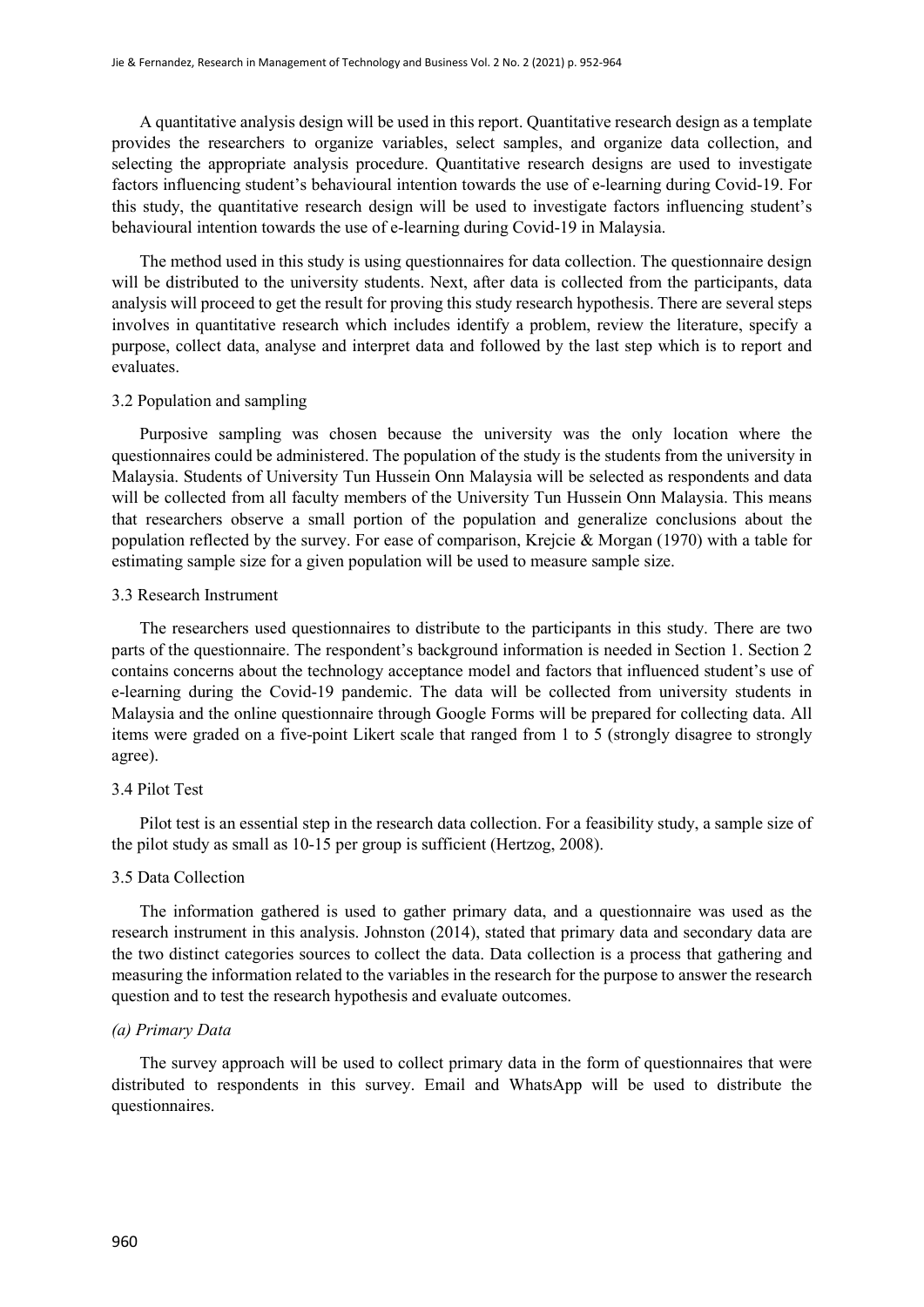#### *(b) Secondary Data*

Secondary data are used to supplement primary data in order to better interpret the results of more detailed studies (Church, 2002). Secondary data was gathered from journal articles and online tools like Emerald, Science Direct, Research Gate, Google Scholar, Mendeley, and others were also used as sources of information.

## 3.6 Data Analysis

In this research, a statistical software will be used to analysis the data that are gathered from the participants which is Statistical Package for the Social Sciences (SPSS). In this study, there are some types of the data analysis that consists in SPSS software will be used to analyse the data that are collected from the participants which are descriptive analysis, normality test, reliability test, validity test, and regression.

#### *(a) Normality Test*

In this study, the value of skewness and kurtosis will be used to check the data is normally distributed or not. Skewness usually used to measure of the symmetry in a distribution. The dataset that have the skewness value equal to 0 is mean the data set is symmetric. According to Aminu (2014), the data is normally distributed when the value of skewness is less than  $\pm 2$  and kurtosis value must less than  $\pm 7$ .

## *(b) Reliability and Validity*

Cronbach's Alpha is measure of the internal consistency and measure about the scale reliability by section. Cronbach's Alpha would show to the researchers if the test designed by the researcher is measuring the variable of interest accurately. A Cronbach's coefficient is a measure of how well a test measure achievement. It is the proportion of variance in observed scores attributable to true scores.

Kaiser-Meyer-Olkin (KMO) Test will be used in this study for measure how suited the data for the factor analysis. The statistic is a measure of the proportion of variance among variables that might be common variance. The lower the proportion, the more suited your data is to factor analysis. KMO value is between 0 and 1. KMO values between 0.8 and 1 indicate the sampling is adequate. However, KMO value that less than 0.6 is mean that the sampling is not adequate (Field, 2009).

Bartlett's test will be used to refer in this study. Bartlett test has the function to test the hypothesis that correlation matrix is an identity matrix, which implied that the variables are unrelated and no suitable for the structure detection. Bartlett's test should be less than 0.05 to indicate that factor analysis is useful with the datasets.

## 3.7 Descriptive Analysis

The Statistical Package for the Social Sciences (SPSS) will be utilized in this study to conduct a validity and reliability test on the data collected from the questionnaires.

## **4. Conclusion**

In this paper, we have presented a framework for factors influencing student's intention towards the use of e-learning during Covid-19 in Malaysia. So far, our contribution has been to introduce the technology acceptance model (TAM) as a conceptual framework for factors influencing student's behavioural intention towards the use of e-learning during Covid-19 in Malaysia. Elaborating and validating the framework as well as specifying it from specific theoretical and practical perspectives shall be the next steps in the research process.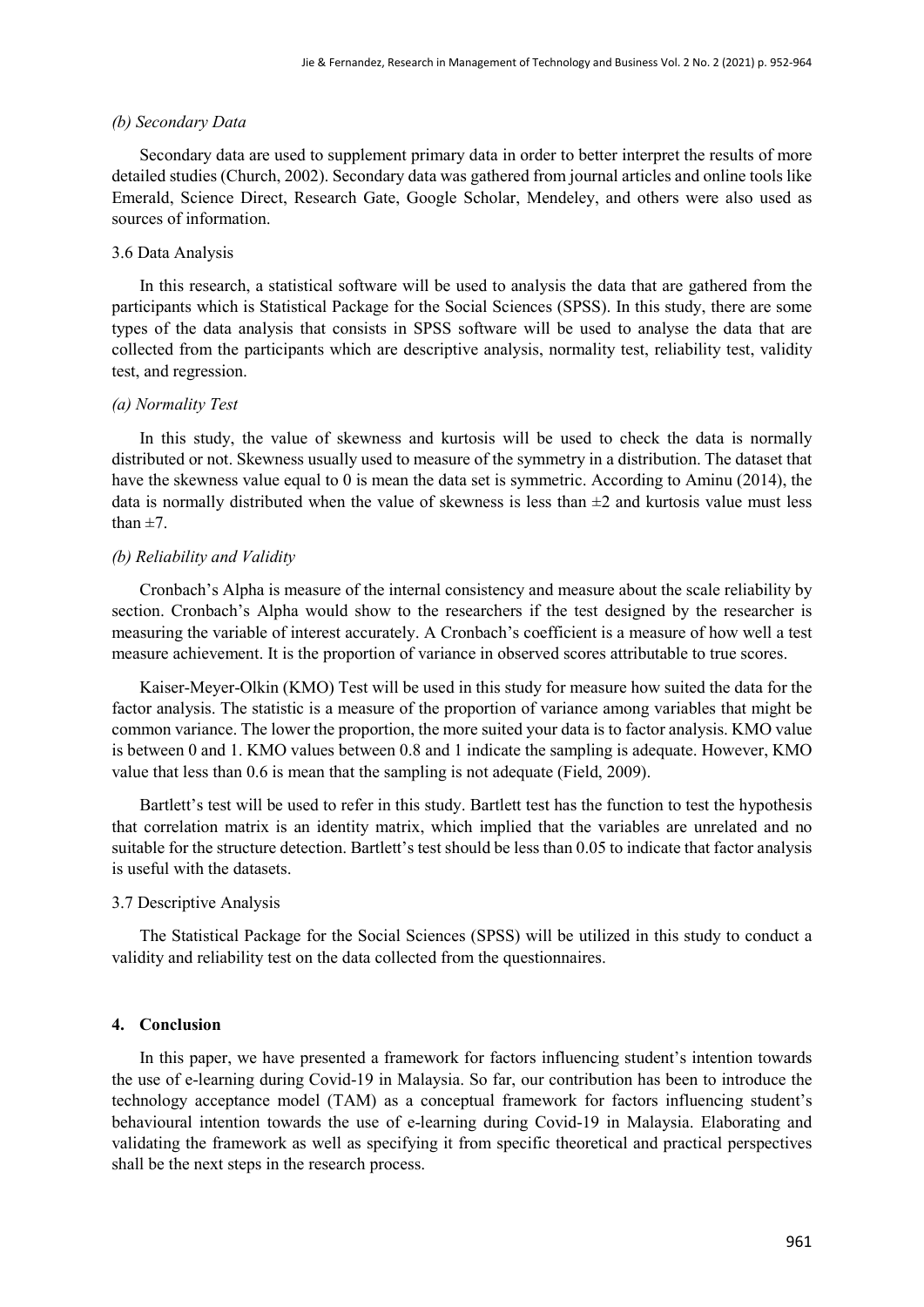## **Acknowledgement**

The author thank the reviewers for their valuable comments and useful suggestion. All those who contributed directly or indirectly are thanked.

#### **References**

- Adams, D. A., Nelson, R. R., & Todd, P. A. (1992). Perceived usefulness, ease of use, and usage of information technology: A replication. *MIS Quarterly: Management Information Systems*, *16*(2), 227–247. https://doi.org/10.2307/249577
- Ajzen, I., & I, A. (1975). A Bayesian Analysis of Attribution Processes. *A Bayesian Analysis of Attribution Processes*.
- Akhtarul Islam, M., Barna, S. D., Raihan, H., Nafiul Alam Khan, M., & Tanvir Hossain, M. (2020). Depression and anxiety among university students during the COVID-19 pandemic in Bangladesh: A web-based crosssectional survey. In *PLoS ONE* (Vol. 15, Issue 8 August, p. e0238162). Public Library of Science. https://doi.org/10.1371/journal.pone.0238162
- Ali, S., Uppal, M. A., & Gulliver, S. R. (2018). A conceptual framework highlighting e-learning implementation barriers. In *Information Technology and People* (Vol. 31, Issue 1, pp. 156–180). Emerald Group Publishing Ltd. https://doi.org/10.1108/ITP-10-2016-0246
- Alksasbeh, M., Alksasbeh, M., Abuhelaleh, M., Almaiah, M., AL-jaafreh, M., & karaka, A. A. (2019). *Towards a Model of Quality Features for Mobile Social Networks Apps in Learning Environments: An ...*
- Al-Rahmi, W. M., Alias, N., Othman, M. S., Alzahrani, A. I., Alfarraj, O., Saged, A. A., & Rahman, N. S. A. (2018). Use of E-Learning by University Students in Malaysian Higher Educational Institutions: A Case in Universiti Teknologi Malaysia. *IEEE Access*, *6*, 14268–14276. https://doi.org/10.1109/ACCESS.2018.2802325
- Al-Rahmi, W. M., Othman, M. S., & Yusuf, L. M. (2015). Exploring the factors that affect student satisfaction through using E-learning in Malaysian higher education institutions. *Mediterranean Journal of Social Sciences*, *6*(4S1), 299–310. https://doi.org/10.5901/mjss.2015.v6n4s1p299
- Amado-Salvatierra, H. R., Hilera, J. R., Tortosa, S. O., Rizzardini, R. H., & Piedra, N. (2016). Towards a Semantic Definition of a Framework to Implement Accessible e-Learning Projects. In *Journal of Universal Computer Science* (Vol. 22, Issue 7).
- Aminu, I. M. (2014). *Strategic Orientation , Access to Finance , Business Environment and SMEs Performance in Nigeria : Data Screening and Preliminary Analysis*. *6*(35), 124–132.
- Burgos, D., Tattersall, C., & Koper, R. (2007). How to represent adaptation in e-learning with IMS learning design. In *Interactive Learning Environments* (Vol. 15, Issue 2, pp. 161–170). Routledge . https://doi.org/10.1080/10494820701343736
- Caballé, S., Xhafa, F., & Barolli, L. (2010). Using mobile devices to support online collaborative learning. *Mobile Information Systems*, *6*(1), 27–47. https://doi.org/10.3233/MIS-2010-0091
- Carr, S. (2000). *ERIC - EJ601725 - As Distance Education Comes of Age, the Challenge Is Keeping the Students., Chronicle of Higher Education, 2000*. Journal Articles; Reports - Evaluative. https://eric.ed.gov/?id=EJ601725
- Cathy, L. (2020). The rise of online learning during the COVID-19 pandemic | World Economic Forum. In *World Ecoconomic Forum Covid Action Platform* (pp. 1–8). https://www.weforum.org/agenda/2020/04/coronavirus-education-global-covid19-online-digital-learning/
- Charlie, O. (2021, March 10). *Reading: The Internet | Introduction to Computer Applications and Concepts*. https://courses.lumenlearning.com/computerapps/chapter/reading-the-internet/
- Church, R. M. (2002). The effective use of secondary data. *Learning and Motivation*, *33*(1), 32–45. https://doi.org/10.1006/lmot.2001.1098
- Coman, C., Țîru, L. G., Meseșan-Schmitz, L., Stanciu, C., & Bularca, M. C. (2020). Online teaching and learning in higher education during the coronavirus pandemic: Students' perspective. *Sustainability (Switzerland)*, *12*(24), 1–22. https://doi.org/10.3390/su122410367
- David, Glassmeyer, M., Glassmeyer, D. M., Dibbs, R. A., & Thomas Jensen, R. (2011). DETERMINING UTILITY OF FORMATIVE ASSESSMENT THROUGH VIRTUAL COMMUNITY Perspectives of Online Graduate Students. *The Quarterly Review of Distance Education*, *12*(1), 23–35.
- Davis, F. D. (1989). Perceived usefulness, perceived ease of use, and user acceptance of information technology. *MIS Quarterly: Management Information Systems*, *13*(3), 319–339. https://doi.org/10.2307/249008
- Davis, F. D., Bagozzi, R. P., & Warshaw, P. R. (1989). User Acceptance of Computer Technology: A Comparison of Two Theoretical Models. *Management Science*, *35*(8), 982–1003. https://doi.org/10.1287/mnsc.35.8.982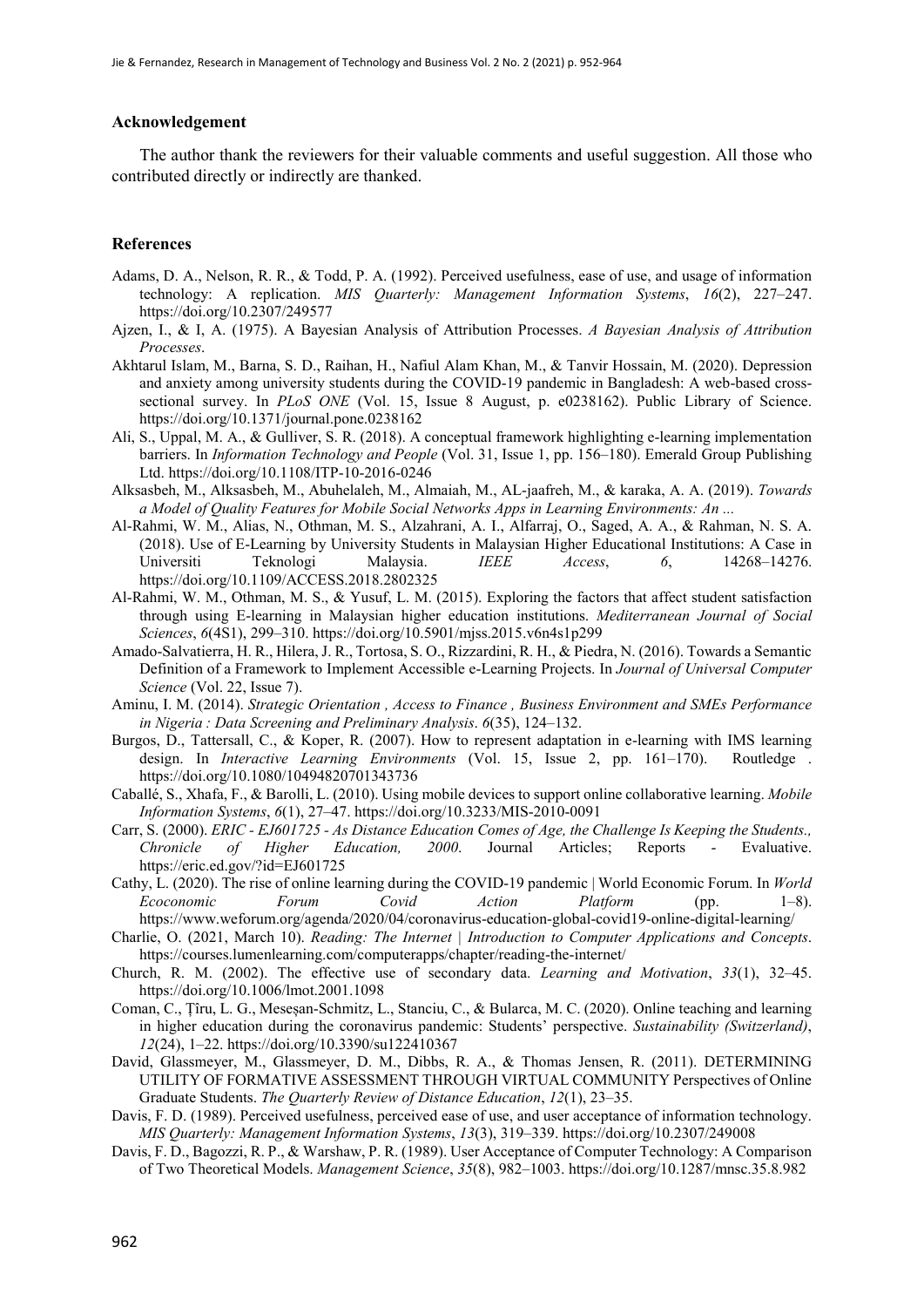- Diaz, L. A., & Entonado, F. B. (2009). Are the functions of teachers in e-learning and face-to-face learning environments really different? *Educational Technology & amp*; *Society*, 12(4), 331-344. https://go.gale.com/ps/i.do?p=AONE&sw=w&issn=14364522&v=2.1&it=r&id=GALE%7CA212768706& sid=googleScholar&linkaccess=fulltext
- Doll, W. J., & Torkzadeh, G. (1988). The measurement of end-user computing satisfaction. *MIS Quarterly: Management Information Systems*, *12*(2), 259–273. https://doi.org/10.2307/248851
- Douglas Broom. (2020, April 22). *Billions of people lack internet access during the coronavirus crisis | World Economic Forum*. https://www.weforum.org/agenda/2020/04/coronavirus-covid-19-pandemic-digitaldivide-internet-data-broadband-mobbile/
- El-Masri, M., & Tarhini, A. (2017). Factors affecting the adoption of e-learning systems in Qatar and USA: Extending the Unified Theory of Acceptance and Use of Technology 2 (UTAUT2). *Educational Technology Research and Development*, *65*(3), 1–21. https://doi.org/10.1007/s11423-016-9508-8
- Elmer, T., Mepham, K., & Stadtfeld, C. (2020). Students under lockdown: Comparisons of students' social networks and mental health before and during the COVID-19 crisis in Switzerland. *PLoS ONE*, *15*(7 July), e0236337. https://doi.org/10.1371/journal.pone.0236337
- Espasa, A., & Meneses, J. (2010). Analysing feedback processes in an online teaching and learning environment: An exploratory study. *Higher Education*, *59*(3), 277–292. https://doi.org/10.1007/s10734-009-9247-4
- Favale, T., Soro, F., Trevisan, M., Drago, I., & Mellia, M. (2020). *Campus Traffic and e-Learning during COVID-19 Pandemic*. https://doi.org/10.1016/j.comnet.2020.107290
- Field, A. (2009). *Discovering Statistics Using SPSS*. SAGE Publications.
- Frances, A. R., & Rafferty, J. A. (2013). Instructional Design Interventions for Supporting Self-Regulated Learning: Enhancing Academic Outcomes in Postsecondary E-Learning Environments. In *MERLOT Journal of Online Learning and Teaching* (Vol. 9, Issue 4).
- Gunasekaran, A., Mcneil, R. D., & Shaul, D. (2002). E-learning: Research and applications. *Industrial and Commercial Training*, *34*(2), 44–53. https://doi.org/10.1108/00197850210417528
- Hertzog, M. A. (2008). (2008). Considerations in determining sample size for pilot studies., 31,180-191. *Research in Nursing & Health*, *31*, 180–191. https://doi.org/10.1002/nur
- Hollenbeck, C. R., Mason, C. H., & Song, J. H. (2011). Enhancing student learning in marketing courses: An exploration of fundamental principles for website platforms. *Journal of Marketing Education*, *33*(2), 171– 182. https://doi.org/10.1177/0273475311410850
- Hsu, M. H., & Chiu, C. M. (2004). Internet self-efficacy and electronic service acceptance. *Decision Support Systems*, *38*(3), 369–381. https://doi.org/10.1016/j.dss.2003.08.001
- Hu, P. J., Chau, P. Y. K., Liu Sheng, O. R., & Tam, K. Y. (1999). Examining the Technology Acceptance Model Using Physician Acceptance of Telemedicine Technology. *Journal of Management Information Systems*, *16*(2), 91–112. https://doi.org/10.1080/07421222.1999.11518247
- Idris, F. A. A., & Osman, Y. B. (2016). Challanges facing the implementation of e-learning at University of Gezira according to view of staff members. *Proceedings - 2015 5th International Conference on E-Learning, ECONF 2015*, 336–348. https://doi.org/10.1109/ECONF.2015.51
- Jatin, N. (2019, August). *Malaysia E-Learning Market Research Report, Malaysia E-Learning Market Growth, Malaysia Online Learning Market - Ken Research*. https://www.kenresearch.com/education-andrecruitment/education/malaysia-e-learning-market-outlook/239908-99.html
- Johnston, M. P. (2014). Secondary Data Analysis: A Method of which the Time Has Come. *Qualitative and Quantitative Methods in Libraries (QQML)*, *3*, 619–626.
- Jun, J., & Jun, J. (2005). Understanding E-dropout? *International Journal on E-Learning*, *4*(2), 229–240.
- Katherine Northenor. (2020, September 26). *Online school has more negative impacts than positive – The Sting*. https://theroswellsting.com/5200/opinion/online-school-has-more-negative-impacts-than-positive/
- Kevin, D. (2020). *Cloudflare Network expands to more than 100 Countries*. https://blog.cloudflare.com/cloudflare-network-expands-to-more-than-100-countries/
- Kiet, O. C., Tang, L.-L., & Hsu, C.-H. (2014). Acceptance of web-based e-learning systems: Behavioral intention and impacts. In *International Journal of Innovation in Management* (Vol. 2, Issue 1). https://www.researchgate.net/publication/264333881
- Krejcie, R. V., & Morgan, D. W. (1970). Determining Sample Size for Research Activities. *Educational and Psychological Measurement*, *30*(3), 607–610. https://doi.org/10.1177/001316447003000308
- Legris, P., Ingham, J., & Collerette, P. (2003). Why do people use information technology? A critical review of the technology acceptance model. *Information and Management*, *40*(3), 191–204. https://doi.org/10.1016/S0378-7206(01)00143-4
- Mahle, M. (2011). EFFECTS OF INTERACTIVITY ON STUDENT ACHIEVEMENT AND MOTIVATION IN DISTANCE EDUCATION. *The Quarterly Review of Distance Education*, *12*(3), 207–215.
- Mayisela, T. (2013). The potential use of mobile technology: Enhancing accessibility and communication in a blended learning course. *South African Journal of Education*, *33*(1). https://doi.org/10.15700/saje.v33n1a629